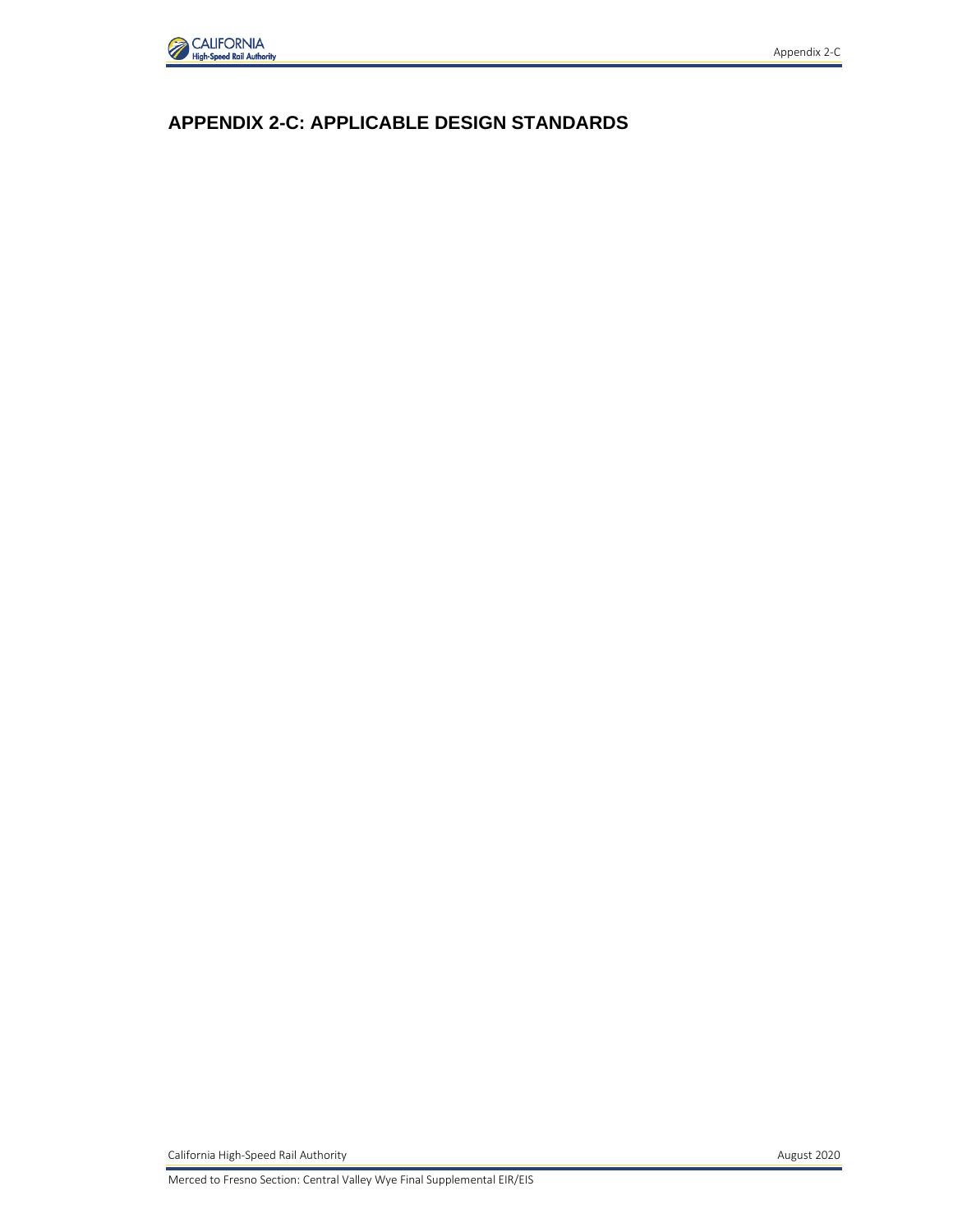

# **APPENDIX 2-C: APPLICABLE DESIGN STANDARDS**

#### **Table 1 Transportation**

| <b>Impact Category</b>                             | <b>Project Feature</b>              | <b>Applicable Design Standards</b>                                                                   |
|----------------------------------------------------|-------------------------------------|------------------------------------------------------------------------------------------------------|
| Alteration of existing<br>state and local roadways | Alignment (bridges and<br>viaducts) | Merced to Fresno Section: Central Valley Wye Transportation<br><b>Technical Report</b>               |
|                                                    |                                     | California HSR Ridership and Revenue Business Plan Technical<br>Report                               |
|                                                    |                                     | Federal Railroad Administration Standards and Guidelines                                             |
|                                                    |                                     | Federal Emergency Management Agency Guidelines                                                       |
|                                                    |                                     | Federal Highway Administration Guidelines                                                            |
|                                                    |                                     | National Earthquake Hazards Reduction                                                                |
|                                                    |                                     | U.S. Army Corps of Engineers Guidelines                                                              |
|                                                    |                                     | U.S. Bureau of Land Management Surveying Manual                                                      |
|                                                    |                                     | United States Geological Survey Standards                                                            |
|                                                    |                                     | AASHTO Highway Drainage Guidelines                                                                   |
|                                                    |                                     | <b>AREMA Manual for Railway Engineering</b>                                                          |
|                                                    |                                     | California Disabled Accessibility Guidebook                                                          |
|                                                    |                                     | California Seismic and Safety Commission Standards and Guidelines                                    |
|                                                    |                                     | California Occupational Safety and Health Administration Standards                                   |
|                                                    |                                     | Caltrans Bridge Design Manuals                                                                       |
|                                                    |                                     | Caltrans Seismic Design Criteria ver. 1.7                                                            |
|                                                    |                                     | Caltrans Highway Design Manual:                                                                      |
|                                                    |                                     | Chapter 80 - Application of Design Standards<br>٠                                                    |
|                                                    |                                     | Chapter 200 - Geometric Design<br>٠                                                                  |
|                                                    |                                     | Chapter 300 - Geometric Cross Section<br>٠                                                           |
|                                                    |                                     | Chapter 400 - Intersections At Grade<br>٠                                                            |
|                                                    |                                     | <b>Caltrans Plans Preparation Manual</b>                                                             |
|                                                    |                                     | Caltrans Project Development Procedures Manual                                                       |
|                                                    |                                     | <b>Caltrans Standard Plans</b>                                                                       |
|                                                    |                                     | Caltrans Surveys Manual                                                                              |
|                                                    |                                     | Caltrans Transportation Management Planning Guidelines                                               |
|                                                    |                                     | Caltrans User's Guide to Photogrammetric Products and Services                                       |
|                                                    |                                     | Caltrans Right-of-Way Manual, and Forms and Exhibits                                                 |
|                                                    |                                     | Transportation Research Board Highway Capacity Manual                                                |
|                                                    |                                     | <b>BNSF Railway Engineering Standards</b>                                                            |
|                                                    |                                     | Union Pacific Railroad Engineering Standards                                                         |
|                                                    |                                     | <b>Amtrak Standards and Guidelines</b>                                                               |
|                                                    |                                     | Peninsula Corridor Joint Powers Board (Caltrain) Design Criteria and<br><b>Engineering Standards</b> |
|                                                    |                                     | Southern California Regional Rail Authority Engineering Standards                                    |
|                                                    |                                     | <b>Public Utilities Commission(s)</b>                                                                |
|                                                    |                                     | Regional Water Quality Control Boards                                                                |
|                                                    |                                     | Air Quality Districts                                                                                |
|                                                    |                                     | <b>Flood Control Districts</b>                                                                       |

California High-Speed Rail Authority **August 2020 August 2020**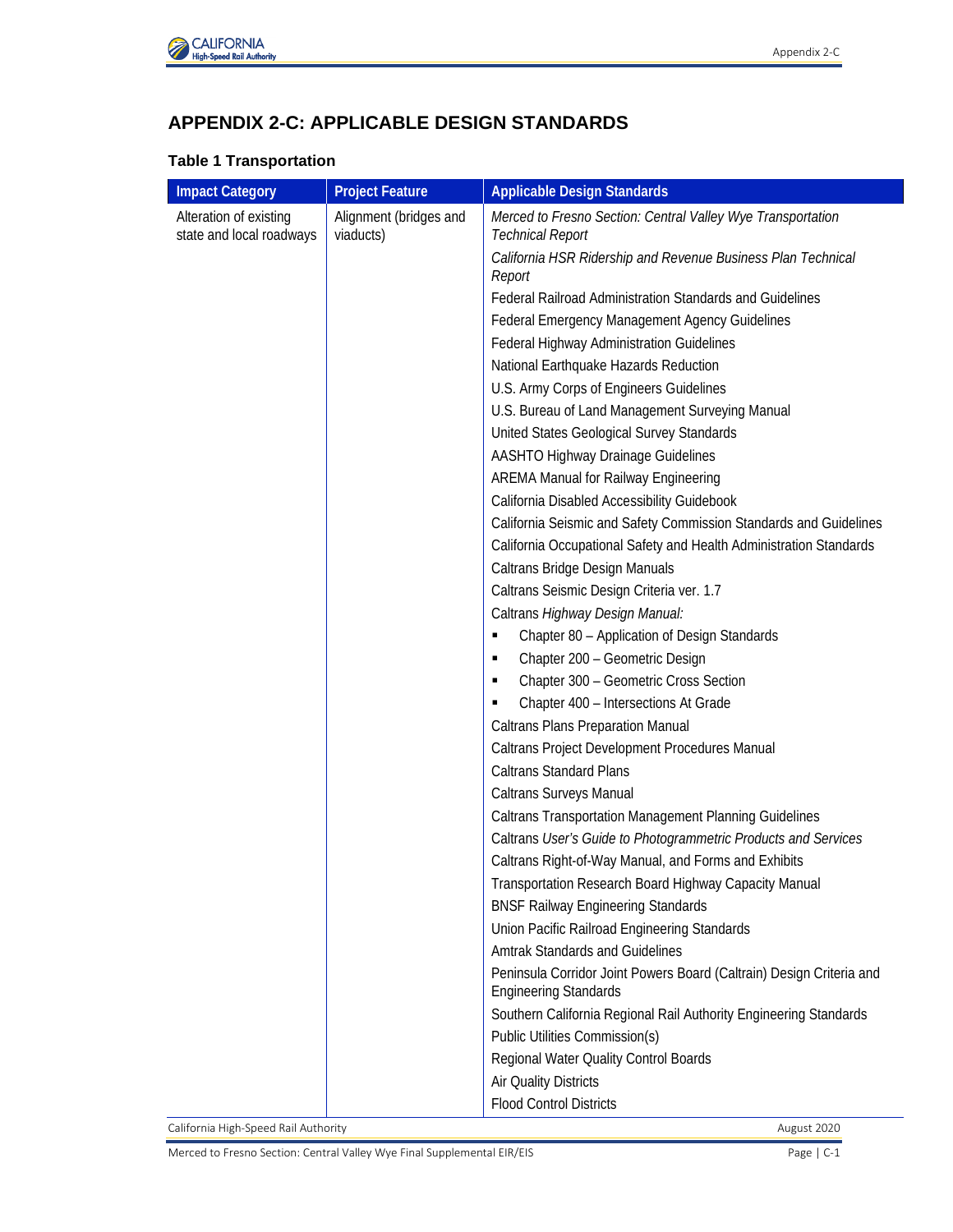HSR = high-speed rail

AASHTO = American Association of State Highway and Transportation Officials AREMA = American Railway Engineers and Maintenance of Way Association Caltrans = California Department of Transportation

### **Table 2 Air Quality**

| <b>Impact Category</b> | <b>Project Features</b>                              | <b>Applicable Design Standards</b>                                                                                                                                                                                                          |
|------------------------|------------------------------------------------------|---------------------------------------------------------------------------------------------------------------------------------------------------------------------------------------------------------------------------------------------|
| Construction           | HSR civil work and track<br>construction (alignment, | Merced to Fresno Section: Central Valley Wye Air Quality<br><b>Technical Report</b>                                                                                                                                                         |
|                        | bridges and viaducts)                                | The Authority would comply with the California Air<br>Resources Board, including the following California air<br>basins:                                                                                                                    |
|                        |                                                      | Sacramento Valley<br>٠                                                                                                                                                                                                                      |
|                        |                                                      | San Francisco Bay Area<br>٠                                                                                                                                                                                                                 |
|                        |                                                      | San Joaquin Valley<br>٠                                                                                                                                                                                                                     |
|                        |                                                      | Mojave Desert<br>٠                                                                                                                                                                                                                          |
|                        |                                                      | South Coast<br>٠                                                                                                                                                                                                                            |
|                        |                                                      | San Diego County<br>٠                                                                                                                                                                                                                       |
|                        |                                                      | Emissions would be tracked by the California Air Resources<br>Board and include ozone, carbon monoxide, carbon<br>dioxide, hydrogen sulfate, methane, NO <sub>x</sub> , PM <sub>2.5</sub> , PM <sub>10</sub> ,<br>sulfur dioxide, and lead. |
| Operations             | <b>HSR Operations</b>                                | Merced to Fresno Section: Central Valley Wye Air Quality<br><b>Technical Report</b>                                                                                                                                                         |
|                        |                                                      | The Authority would comply with the California Air<br>Resources Board, including the following California air<br>basins:                                                                                                                    |
|                        |                                                      | Sacramento Valley<br>٠                                                                                                                                                                                                                      |
|                        |                                                      | San Francisco Bay Area<br>٠                                                                                                                                                                                                                 |
|                        |                                                      | San Joaquin Valley<br>٠                                                                                                                                                                                                                     |
|                        |                                                      | Mojave Desert<br>٠                                                                                                                                                                                                                          |
|                        |                                                      | South Coast<br>٠                                                                                                                                                                                                                            |
|                        |                                                      | San Diego County<br>٠                                                                                                                                                                                                                       |
|                        |                                                      | Emissions would be tracked by the California Air Resources<br>Board and include ozone, carbon monoxide, carbon<br>dioxide, hydrogen sulfate, methane, NO <sub>X</sub> , PM <sub>2.5</sub> , PM <sub>10</sub> ,<br>sulfur dioxide, and lead. |

HSR = high-speed rail

Authority = California High-Speed Rail Authority

 $NOx = nitrogen$  oxides

 $PM_{2.5}$  = particulate matter smaller than or equal to 2.5 microns in diameter

PM10 = particulate matter smaller than or equal to 10 microns in diameter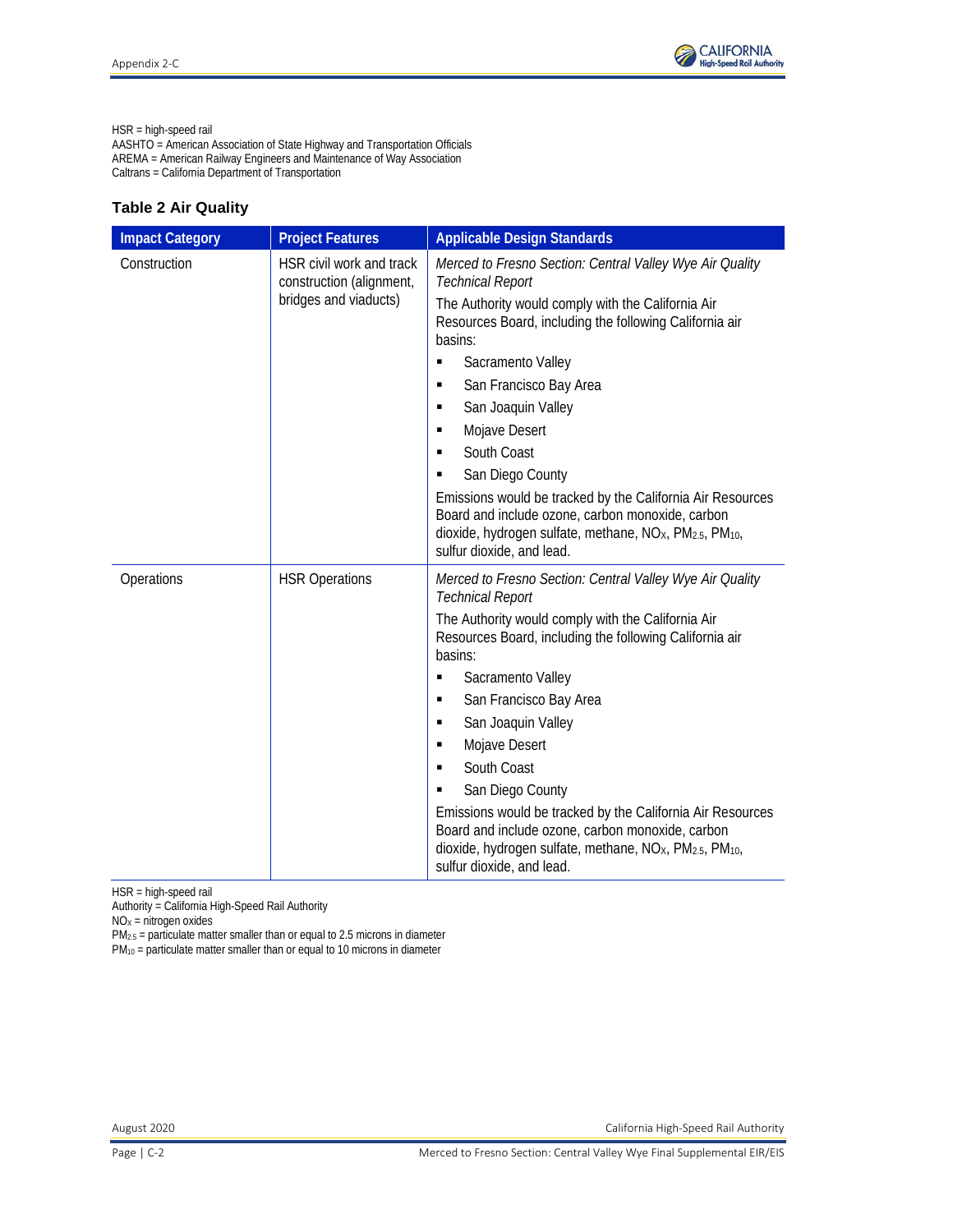

## **Table 3 Noise and Vibration**

| <b>Impact Category</b>                                                                        | <b>Project Features</b>                                                                                                                | <b>Applicable Design Standards</b>                                                      |
|-----------------------------------------------------------------------------------------------|----------------------------------------------------------------------------------------------------------------------------------------|-----------------------------------------------------------------------------------------|
| HSR civil work and track<br>Construction<br>construction (alignment,<br>bridges and viaducts) | Merced to Fresno Section: Central Valley Wye Noise<br>and Vibration Technical Report<br>FRA High-Speed Ground Transportation Noise and |                                                                                         |
|                                                                                               |                                                                                                                                        | <b>Vibration Impact Assessment Guidelines</b>                                           |
|                                                                                               |                                                                                                                                        | Federal Transit Administration Transit Noise and<br><b>Vibration Assessment</b>         |
| Operations                                                                                    | Alignment (bridges and<br>viaducts)                                                                                                    | Merced to Fresno Section: Central Valley Wye Noise<br>and Vibration Technical Report    |
|                                                                                               |                                                                                                                                        | FRA High-Speed Ground Transportation Noise and<br>Vibration Impact Assessment Guideline |
|                                                                                               |                                                                                                                                        | Federal Transit Administration Transit Noise and<br><b>Vibration Assessment</b>         |

HSR = high-speed rail

FRA = Federal Railroad Administration

#### **Table 4 EMF/EMI**

| <b>Impact Category</b>                                                                                | <b>Project Features</b> | <b>Applicable Design Standards</b>                                                                                                                                                                                          |
|-------------------------------------------------------------------------------------------------------|-------------------------|-----------------------------------------------------------------------------------------------------------------------------------------------------------------------------------------------------------------------------|
| Electromagnetic<br>compatibility of HSR                                                               | <b>HSR Systems</b>      | 46 C.F.R. 15, Subpart B, Sections 15.107(a) and<br>15.109(b) for Class A digital devices                                                                                                                                    |
| equipment and facilities<br>with themselves, and with<br>equipment and facilities<br>of HSR neighbors |                         | European Committee for Electrotechnical<br>Standardization Standard EN 50121-4, Railway<br>Applications - Electromagnetic Compatibility, Part 4:<br>Emissions and Immunity of Signaling and<br>Telecommunications Apparatus |
| Electromagnetic<br>compatibility of HSR<br>equipment and facilities                                   | <b>HSR Systems</b>      | IEEE Standard C95.6-2002 - IEEE Standard for Safety<br>Levels with Respect to Human Exposure to<br>Electromagnetic Fields, 0-3 kHz                                                                                          |
| with passengers,<br>workers, and neighbors of<br>the HSR                                              |                         | IEEE Standard C95.1-2005 - IEEE Standard for Safety<br>Levels with Respect to Human Exposure to Radio<br>Frequency Electromagnetic Fields, 3 kHz to 300 GHz                                                                 |
|                                                                                                       |                         | FCC OET Bulletin 65 Edition 91-01 - Evaluating<br>Compliance with FCC Guidelines for Human Exposure<br>to Radio Frequency Electromagnetic Fields                                                                            |

HSR = high-speed rail

C.F.R. = Code of Federal Regulations

kHz = kilohertz

GHz = gigahertz

IEEE = Institute of Electrical and Electronic Engineers

FCC = Federal Communications Commission

OET = Office of Engineering and Technology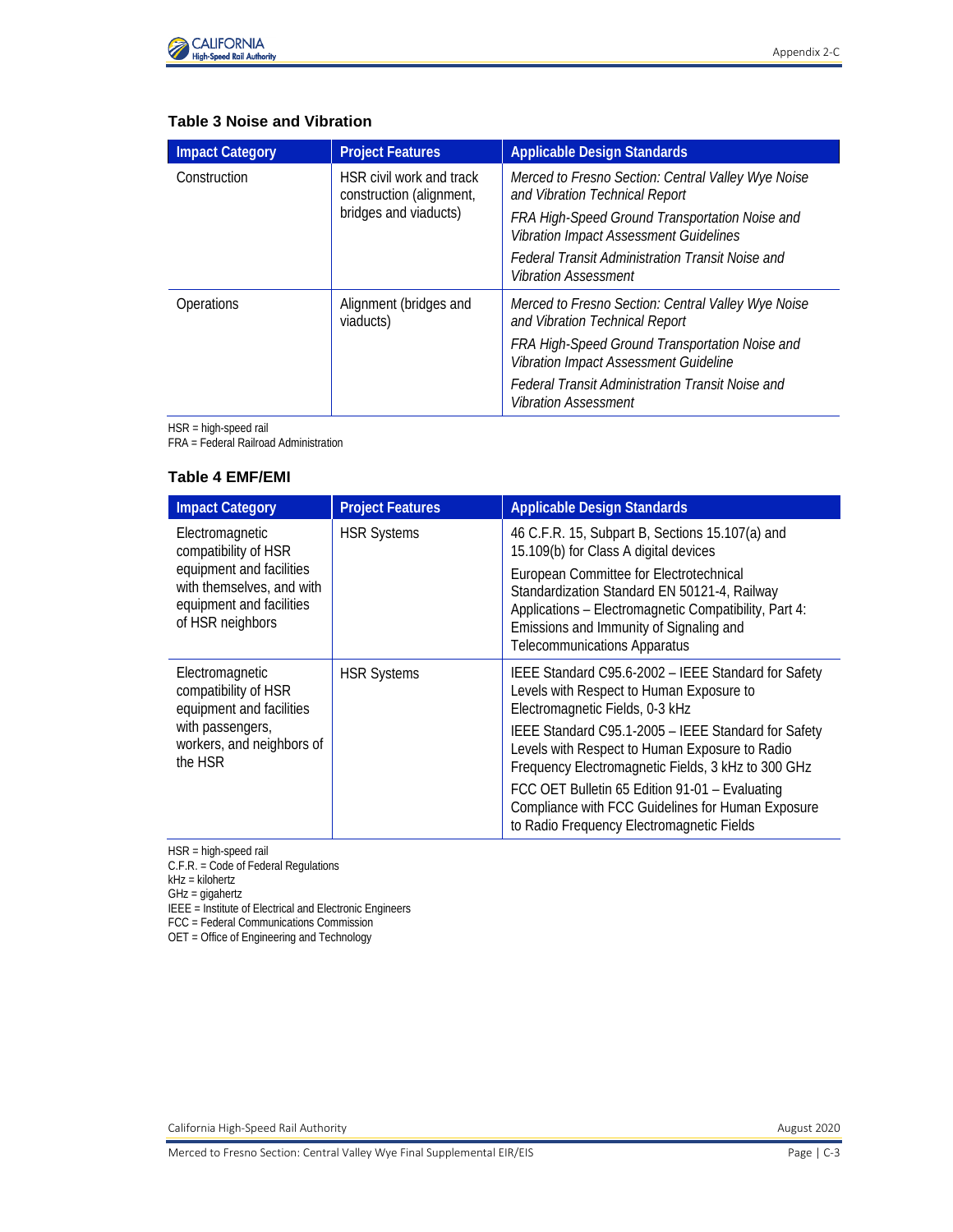

# **Table 5 Public Utilities and Energy**

| <b>Impact Category</b>                                               | <b>Project Features</b>             | <b>Applicable Design Standards</b>                                                                                                                                                                                                                                                                                                                       |
|----------------------------------------------------------------------|-------------------------------------|----------------------------------------------------------------------------------------------------------------------------------------------------------------------------------------------------------------------------------------------------------------------------------------------------------------------------------------------------------|
| New construction and the<br>protection, support,<br>restoration, and | Alignment (bridges and<br>viaducts) | California Public Utilities Commission General Orders,<br>Public Utility Codes, Rules of Practice and Procedure, and<br>the Policies and Guidelines                                                                                                                                                                                                      |
| rearrangement of utilities                                           |                                     | National Fire Protection Association Standards                                                                                                                                                                                                                                                                                                           |
|                                                                      |                                     | Caltrans Highway Design Manual:                                                                                                                                                                                                                                                                                                                          |
|                                                                      |                                     | Chapter 80 - Application of Design Standards<br>×,                                                                                                                                                                                                                                                                                                       |
|                                                                      |                                     | Chapter 200 - Geometric Design<br>Ξ                                                                                                                                                                                                                                                                                                                      |
|                                                                      |                                     | Chapter 300 - Geometric Cross Section<br>Ξ                                                                                                                                                                                                                                                                                                               |
|                                                                      |                                     | Chapter 400 - Intersections At Grade                                                                                                                                                                                                                                                                                                                     |
|                                                                      |                                     | <b>Caltrans Plans Preparation Manual</b>                                                                                                                                                                                                                                                                                                                 |
|                                                                      |                                     | Caltrans Project Development Procedures Manual                                                                                                                                                                                                                                                                                                           |
|                                                                      |                                     | <b>AREMA Manual for Railway Engineering</b>                                                                                                                                                                                                                                                                                                              |
|                                                                      |                                     | Conformance with the latest technical specifications and<br>practices of the respective utility owner.                                                                                                                                                                                                                                                   |
|                                                                      |                                     | American National Standards Institute Standards:                                                                                                                                                                                                                                                                                                         |
|                                                                      |                                     | Commercial Building Grounding (Earthing) and<br>Ξ<br>Bonding Requirements for Telecommunications                                                                                                                                                                                                                                                         |
|                                                                      |                                     | Standard for Outside Plant Communications Cable<br>٠                                                                                                                                                                                                                                                                                                     |
|                                                                      |                                     | Communications Wire and Cable for Wiring of<br>Ξ<br>Premises                                                                                                                                                                                                                                                                                             |
|                                                                      |                                     | Standard for Fiber Optic Premises Distribution Cable<br>Ξ                                                                                                                                                                                                                                                                                                |
|                                                                      |                                     | Human Factors Engineering Requirements for Visual<br>$\blacksquare$<br><b>Display Terminal Work Stations</b>                                                                                                                                                                                                                                             |
|                                                                      |                                     | Standard for Tolerance of Radiated Electromagnetic 1<br>Ξ<br>Frequency Interference                                                                                                                                                                                                                                                                      |
|                                                                      |                                     | Electronic Industries Association/Telecommunications<br><b>Industry Association Standards</b>                                                                                                                                                                                                                                                            |
|                                                                      |                                     | Underwriters' Laboratories Inc. Publications                                                                                                                                                                                                                                                                                                             |
|                                                                      |                                     | U.S. Department of Defense Standards: MIL-STD-1472:<br>Human Engineering, MIL-STD-781: Reliability, Test<br>Methods, Plans, and Environments for Engineering, 12<br>Development, Qualification and Production, MIL-STD-810:<br>Department of Defense Test Method Standard for<br>Environmental Engineering Considerations and Laboratory<br><b>Tests</b> |
|                                                                      |                                     | National Transportation Communications for Intelligent<br><b>Transportation Systems Protocol Standards</b>                                                                                                                                                                                                                                               |
|                                                                      |                                     | <b>Telecommunication Standardization Sector Standards</b>                                                                                                                                                                                                                                                                                                |

Caltrans = California Department of Transportation

AREMA = American Railway Engineers and Maintenance of Way Association HSR = high-speed rail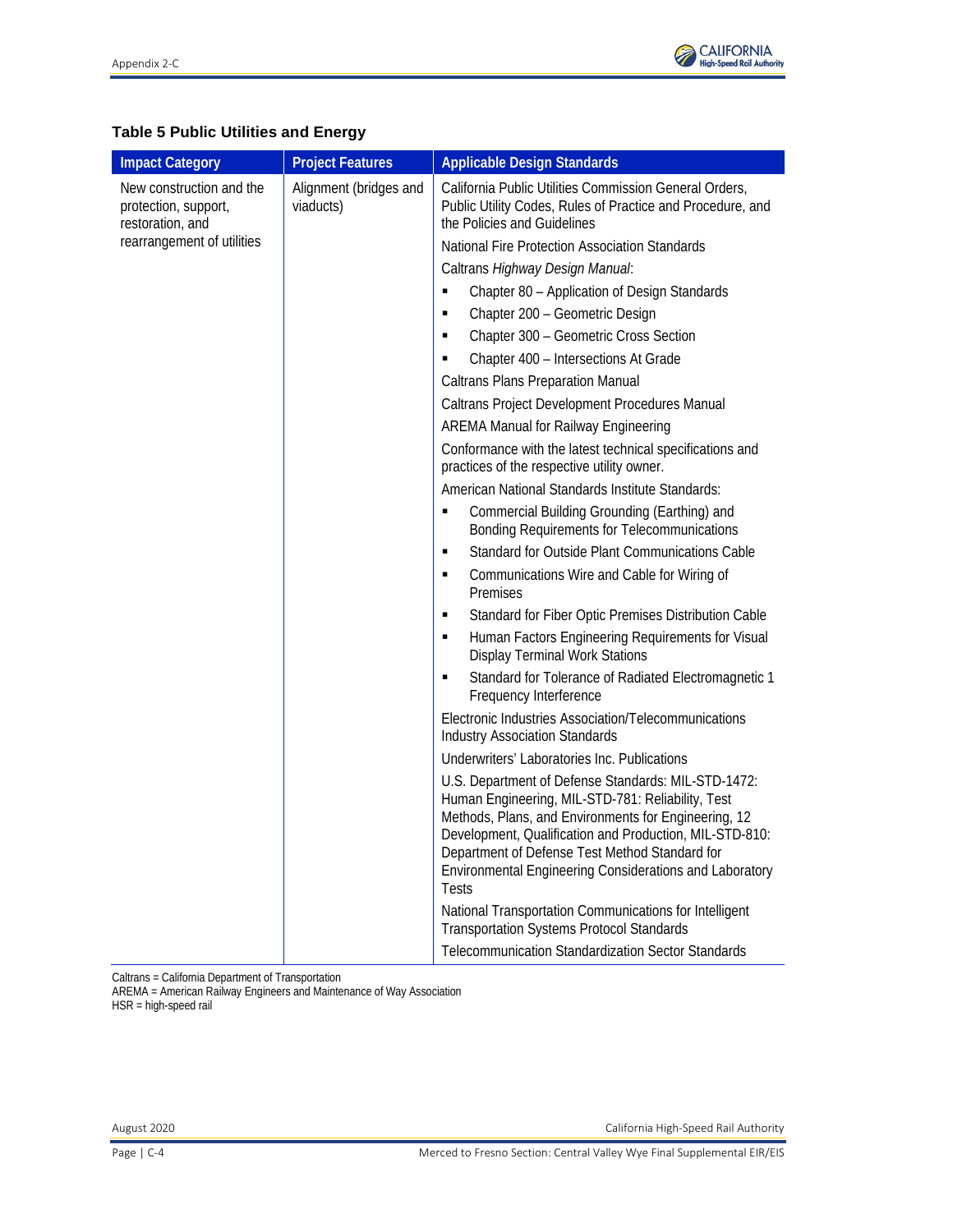

# **Table 6 Hydrology**

| <b>Impact Category</b>                                                                                                                                                       | <b>Project Features</b>                                           | <b>Applicable Design Standards</b>                                                                                                                                                                                                                                                                                                                                                                                                                                                                                                                                                                                 |
|------------------------------------------------------------------------------------------------------------------------------------------------------------------------------|-------------------------------------------------------------------|--------------------------------------------------------------------------------------------------------------------------------------------------------------------------------------------------------------------------------------------------------------------------------------------------------------------------------------------------------------------------------------------------------------------------------------------------------------------------------------------------------------------------------------------------------------------------------------------------------------------|
| Alteration of stream flows<br>and water surface<br>elevations from the<br>placement of structures<br>(e.g., piers and abutments)<br>within stream channels                   | Alignment (bridges and<br>viaducts)                               | Merced to Fresno Section: Central Valley Wye<br>Hydraulics and Floodplains Technical Report<br>Caltrans Highway Design Manual:<br>Chapter 810- Hydrology<br>٠<br>Chapter 820- Cross Drainage<br>Ξ<br>FHWA Hydraulic Design Series:<br>HDS-1- Hydraulics of Bridge Waterways<br>٠<br>HDS-5- Hydraulic Design of Highway Culverts<br><b>AREMA Manual for Railway Engineering</b><br>AASHTO Highway Drainage Guidelines                                                                                                                                                                                               |
| Alteration of drainage<br>patterns from placement any<br>type of project feature in any<br>location, including changes<br>from impervious surfaces<br>and floodplain impacts | All project features                                              | <b>Stormwater Pollution Prevention Plan:</b><br>Hydromodification<br>Merced to Fresno Section: Central Valley Wye<br>Hydraulics and Floodplains Technical Report<br>Merced to Fresno Section: Central Valley Wye<br>Stormwater Management Plan<br>Caltrans Highway Design Manual:<br>Chapter 820- Cross Drainage<br>Ξ<br>Chapter 830- Roadway Drainage<br>Chapter 860- Open Channels<br>FHWA Hydraulic Design Series No. 2 (Hydrology)<br>FHWA Hydraulic Engineering Circular No. 22 (Urban<br>Drainage Design Manual)<br><b>AREMA Manual for Railway Engineering</b><br><b>AASHTO Highway Drainage Guidelines</b> |
| Generation of pollution from<br>roadways                                                                                                                                     | State highway and local<br>roadway modifications<br>and crossings | <b>Stormwater Pollution Prevention Plan:</b><br>$\blacksquare$<br><b>Construction BMPs</b><br><b>Post-Construction Controls</b><br>Е<br>Merced to Fresno Section: Central Valley Wye<br>Stormwater Management Plan<br>Caltrans Storm Water Quality Handbook:<br>Project Planning and Design Guide<br>Ξ<br>Stormwater Pollution Prevention Plan and Water<br>Pollution Control Program Preparation Manual<br>AASHTO Highway Drainage Guidelines                                                                                                                                                                     |

HSR = high-speed rail

FHWA = Federal Highway Administration

AREMA = American Railway Engineers and Maintenance of Way Association

AASHTO = American Association of State Highway and Transportation Officials

BMPs = best management practices

Caltrans = California Department of Transportation

California High-Speed Rail Authority **August 2020 August 2020**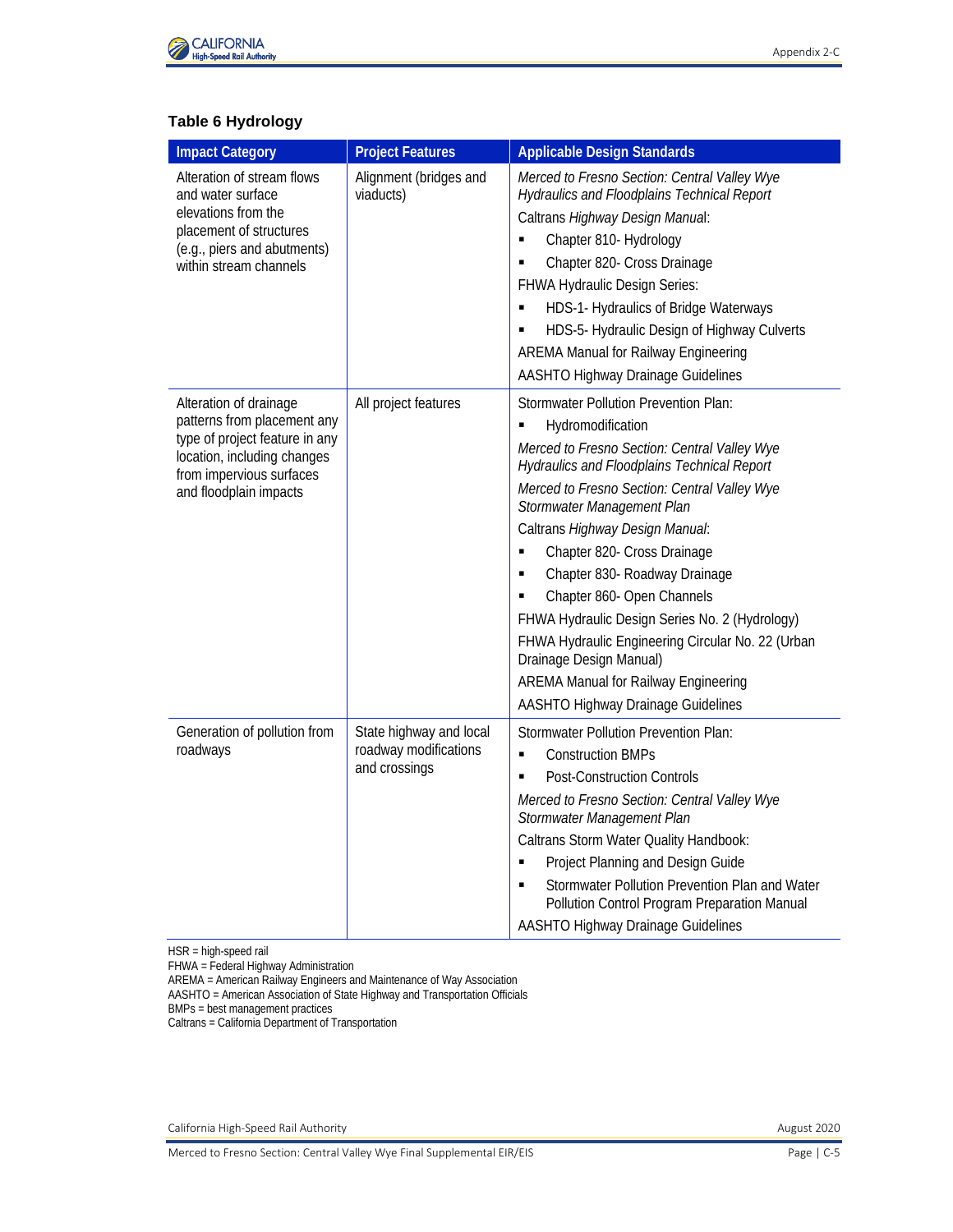

| <b>Impact Category</b> | <b>Project Features</b>                                                                                      | <b>Applicable Design Standards</b>                                                                                                                                                                                                                                                                        |
|------------------------|--------------------------------------------------------------------------------------------------------------|-----------------------------------------------------------------------------------------------------------------------------------------------------------------------------------------------------------------------------------------------------------------------------------------------------------|
| Construction           | Backfilling of borings, test<br>pits, Cone Penetration<br>Tests, rotosonic holes,<br>wells, and probe holes. | AASHTO Guidance:<br>AASHTO LRFD Bridge Design Specification with<br>٠<br><b>Caltrans Amendments</b><br>AASHTO Guide Specifications for Design and<br>٠<br><b>Construction of Segmental Concrete bridges</b><br>AASHTO Guide Specifications for Thermal Effects in<br>٠<br>Concrete Bridge Superstructures |
|                        |                                                                                                              | Caltrans:                                                                                                                                                                                                                                                                                                 |
|                        |                                                                                                              | Caltrans Seismic Design Criteria<br>California Building Code                                                                                                                                                                                                                                              |
|                        |                                                                                                              | <b>FHWA Guidelines:</b>                                                                                                                                                                                                                                                                                   |
|                        |                                                                                                              | <b>FHWA Drilled Shaft Construction Procedures and</b><br>п<br>LRFD Design Methods, FHWA-NHI-22 10-016                                                                                                                                                                                                     |
|                        |                                                                                                              | FHWA Design and Construction of Driven Pile<br>٠<br>Foundations, Vols. 1 and 2, FHWA-HI-24 97-013 &<br>$0 - 14$                                                                                                                                                                                           |
|                        |                                                                                                              | <b>FHWA Drilled Shafts: Construction and Procedures</b><br>٠<br>and Design Methods, FHWA-IF-99-26 02                                                                                                                                                                                                      |
|                        |                                                                                                              | FHWA Mechanically Stabilized Earth Walls and<br>٠<br>Reinforced Soil Slope Design and Construction<br>Guidelines, FHWA-NHI-00-043                                                                                                                                                                         |
|                        |                                                                                                              | FHWA Earth Retaining 1 Structures, FHWA-NHI-99-<br>٠<br>025                                                                                                                                                                                                                                               |
|                        |                                                                                                              | FHWA Soil Slope and Embankment Designs,<br>٠<br>FHWA-NHI-01-026                                                                                                                                                                                                                                           |
|                        |                                                                                                              | FHWA Rock Slopes Reference Manual, FHWA-HI-<br>٠<br>99-00                                                                                                                                                                                                                                                 |
|                        |                                                                                                              | <b>FHWA Geosynthetics Design and Construction</b><br>Guidelines, FHWA HI-95-038                                                                                                                                                                                                                           |
|                        |                                                                                                              | California Well Standards, Water Wells, Monitoring Wells,<br><b>Cathodic Protection Wells:</b>                                                                                                                                                                                                            |
|                        |                                                                                                              | Bulletins 74-81 and 74-90                                                                                                                                                                                                                                                                                 |
| Construction           | Restoration of pavement                                                                                      | AASHTO Guidance:<br>AASHTO LRFD Bridge Design Specification with<br>٠<br><b>Caltrans Amendments</b><br>٠                                                                                                                                                                                                  |
|                        |                                                                                                              | AASHTO Guide Specifications for Design and<br><b>Construction of Segmental Concrete bridges</b>                                                                                                                                                                                                           |
|                        |                                                                                                              | AASHTO Guide Specifications for Thermal Effects in<br>Concrete Bridge Superstructures                                                                                                                                                                                                                     |
|                        |                                                                                                              | Caltrans:<br>Caltrans Seismic Design Criteria (CSDC)<br>٠                                                                                                                                                                                                                                                 |

# **Table 7 Geology, Soils, and Seismicity**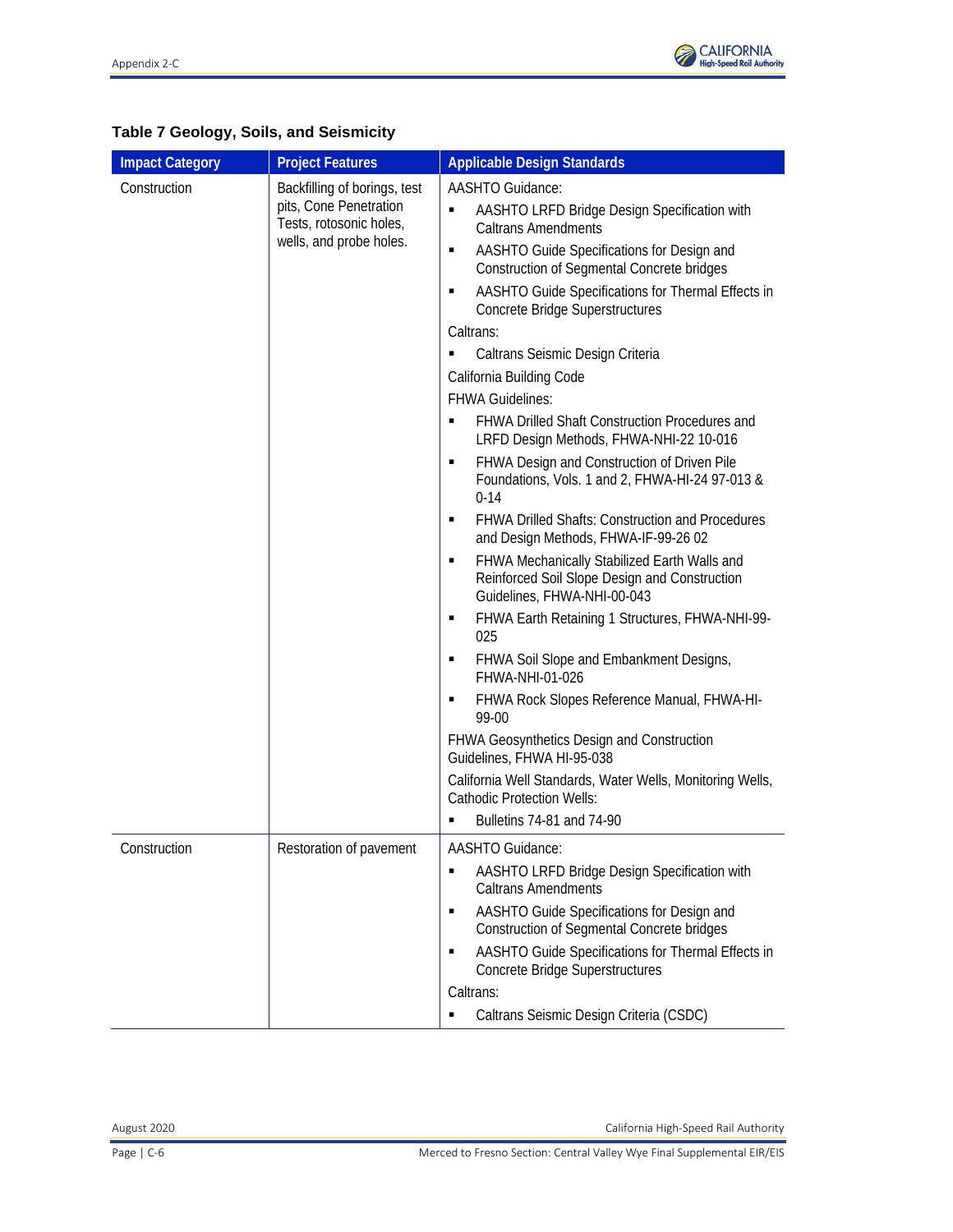

| <b>Impact Category</b> | <b>Project Features</b> | <b>Applicable Design Standards</b>                                                                                           |
|------------------------|-------------------------|------------------------------------------------------------------------------------------------------------------------------|
|                        |                         | <b>FHWA Guidelines:</b>                                                                                                      |
|                        |                         | <b>FHWA Drilled Shaft Construction Procedures and</b><br>п<br>LRFD Design Methods, FHWA-NHI-22 10-016                        |
|                        |                         | FHWA Design and Construction of Driven Pile<br>Foundations, Vols. 1 and 2, FHWA-HI-24 97-013 &<br>$0-14$                     |
|                        |                         | <b>FHWA Drilled Shafts: Construction and Procedures</b><br>and Design Methods, FHWA-IF-99-26 02                              |
|                        |                         | FHWA Mechanically Stabilized Earth Walls and<br>Reinforced Soil Slope Design and Construction<br>Guidelines, FHWA-NHI-00-043 |
|                        |                         | FHWA Earth Retaining 1 Structures, FHWA-NHI-99-<br>025                                                                       |
|                        |                         | FHWA Soil Slope and Embankment Designs,<br>FHWA-NHI-01-026                                                                   |
|                        |                         | FHWA Rock Slopes Reference Manual, FHWA-HI-<br>99-00                                                                         |
|                        |                         | <b>FHWA Geosynthetics Design and Construction</b><br>Guidelines, FHWA HI-95-038                                              |

AASHTO = American Association of State Highway and Transportation Officials LRFD = Load and Resistance Factor Design

Caltrans = California Department of Transportation

FHWA = Federal Highway Administration

#### **Table 8 Hazardous Materials**

| <b>Impact Category</b> | <b>Project Features</b>                                                       | <b>Applicable Design Standards</b>                                                                                     |
|------------------------|-------------------------------------------------------------------------------|------------------------------------------------------------------------------------------------------------------------|
| Construction           | HSR civil work and track<br>construction (alignment,<br>bridges and viaducts) | Merced to Fresno Section: Central Valley Wye Hazardous<br><b>Materials Technical Report</b>                            |
|                        |                                                                               | Title 49 C.F.R Part 192, "Transportation of Natural and<br>Other Gas by Pipeline: Minimum Federal Safety<br>Standards" |
|                        |                                                                               | Title 49 Part 195, "Transportation of Hazardous Liquids<br>by Pipeline"                                                |
| <b>Operations</b>      | Alignment (bridges and<br>viaducts)                                           | Merced to Fresno Section: Central Valley Wye Hazardous<br><b>Materials Technical Report</b>                            |

HSR = high-speed rail

C.F.R. = Code of Federal Regulations